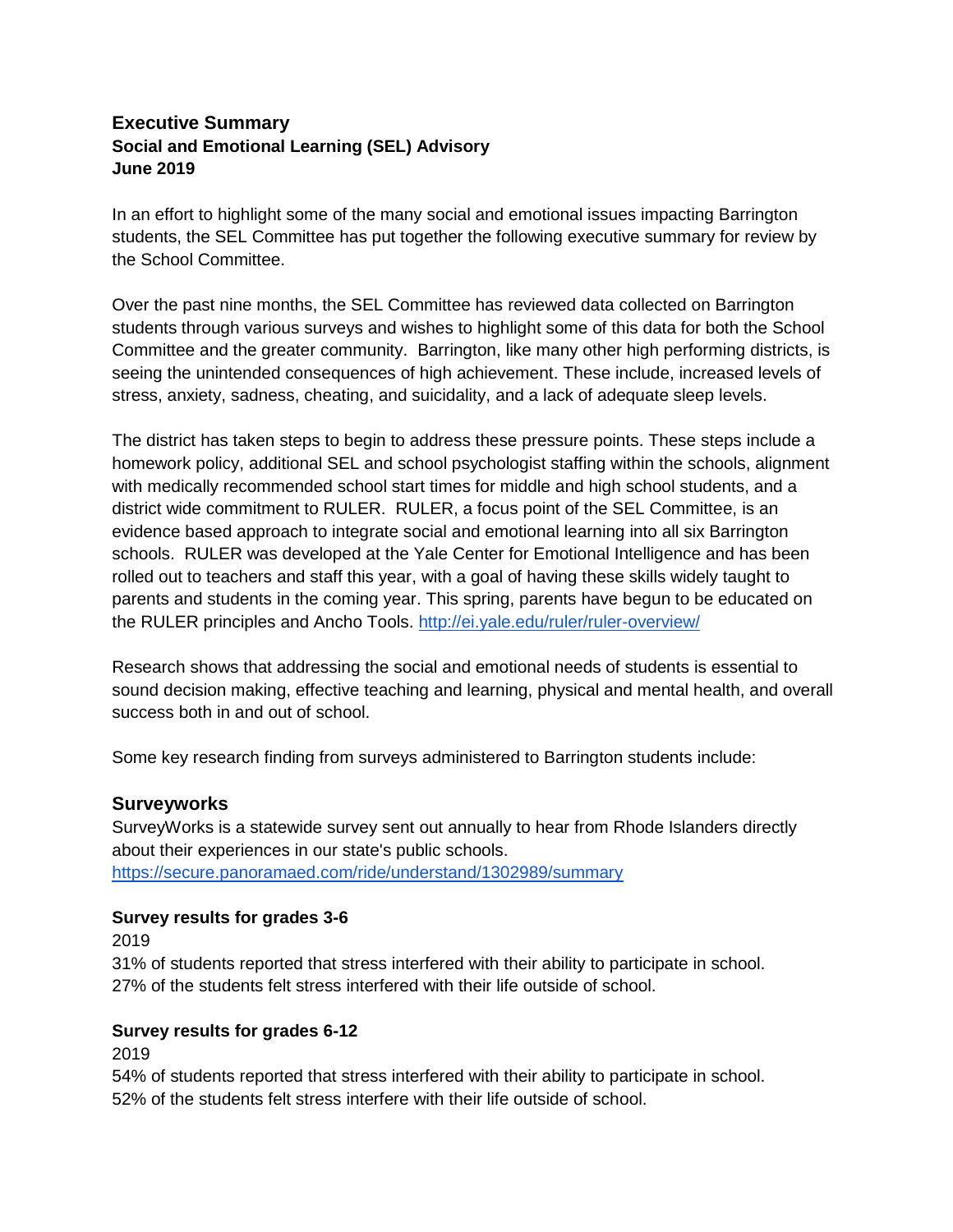## **Challenge Success** - A survey of adolescent school experiences.

### 2016

75% of the students reported they were often or always stressed by schoolwork 46% of students reported that a stress-related or emotional problem caused them to miss more than one day of school

54% reported that a stress-related health or emotional problem caused them to miss a social, extracurricular or recreational activity more than once in the past month.

The Challenge Success data showed that students in high school were getting approximately 6 ¾ hours of sleep per night. Research recommends that adolescents get 9 to 9.5 hours a night in order to maintain health. 42% of students reported going to bed later than 11:00 pm.

This data showed students' cheating behavior. The most common forms of cheating reported by the students were: working on an assignment with others when the instructor asked for individual work, copying someone else's homework, getting questions or answers from someone who has already taken the test, paraphrasing or copying a few sentences of materials from a written source without footnoting or referencing it in a paper. Group differences in cheating indicated on average 12th graders reported cheating significantly more than 9th through 11th graders; and 11th graders reported cheating significantly more than 9th graders. On average, students taking 2 AP courses reported cheating significantly more than students taking no AP courses.

# **RISS Survey - Rhode Island Student Survey**

There is not yet public access to this data. 2018

### **Mental Health Indicators**

How often were you very sad in the last 30 days?

| Grade | # of students | # responding<br>often/always | % of grade responding<br>often/always |  |
|-------|---------------|------------------------------|---------------------------------------|--|
| 6     | 226           | 28                           | 12.4%                                 |  |
| 7     | 213           | 42                           | 19.7%                                 |  |
| 8     | 227           | 37                           | 16.3%                                 |  |
| 9     | 243           | 52                           | 21.4%                                 |  |
| 10    | 247           | 53                           | 21.5%                                 |  |
| 11    | 185           | 45                           | 24.3%                                 |  |
| 12    | 202           | 32                           | 15.8%                                 |  |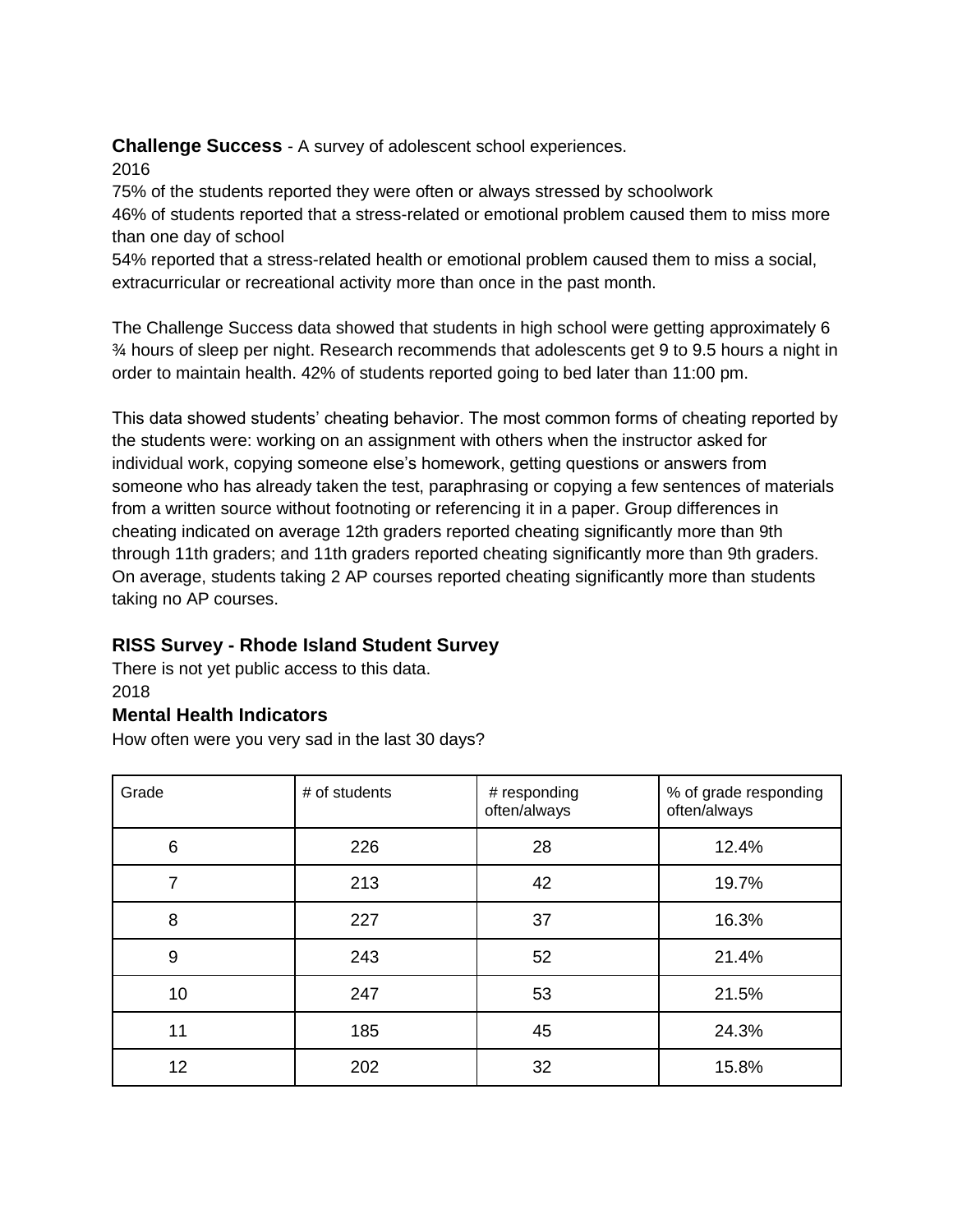Total Barrington middle and high school students reporting often/always very sad is 289 out of 1543 or 18.7%.

| Grade | # of students | # responding yes | % of grade responding |  |
|-------|---------------|------------------|-----------------------|--|
| 6     | 225           | 16               | 7.1%                  |  |
| 7     | 214           | 26               | 12.1%                 |  |
| 8     | 227           | 24               | 10.6%                 |  |
| 9     | 241           | 39               | 16.2%                 |  |
| 10    | 247           | 39               | 15.8%                 |  |
| 11    | 186           | 36               | 19.4%                 |  |
| 12    | 202           | 23               | 11.4%                 |  |

Seriously consider attempting suicide past 12 months

Total number of Barrington middle and high school students reporting seriously considering suicide in the past year is 203 out of 1543 or 13%.

### **Substance Use Data**

Alcohol

| Grade          | # of students | # used         | % of grade |
|----------------|---------------|----------------|------------|
| 6              | 235           | $\mathbf 0$    | 0%         |
| $\overline{7}$ | 222           | $\overline{4}$ | 1.8%       |
| 8              | 238           | 14             | 5.9%       |
| 9              | 259           | 29             | 11.2%      |
| 10             | 262           | 51             | 19.5%      |
| 11             | 192           | 41             | 21.4%      |
| 12             | 214           | 88             | 41.1%      |

# **Marijuana**

| # used<br># of students<br>% of grade<br>Grade |  |  |  |  |
|------------------------------------------------|--|--|--|--|
|------------------------------------------------|--|--|--|--|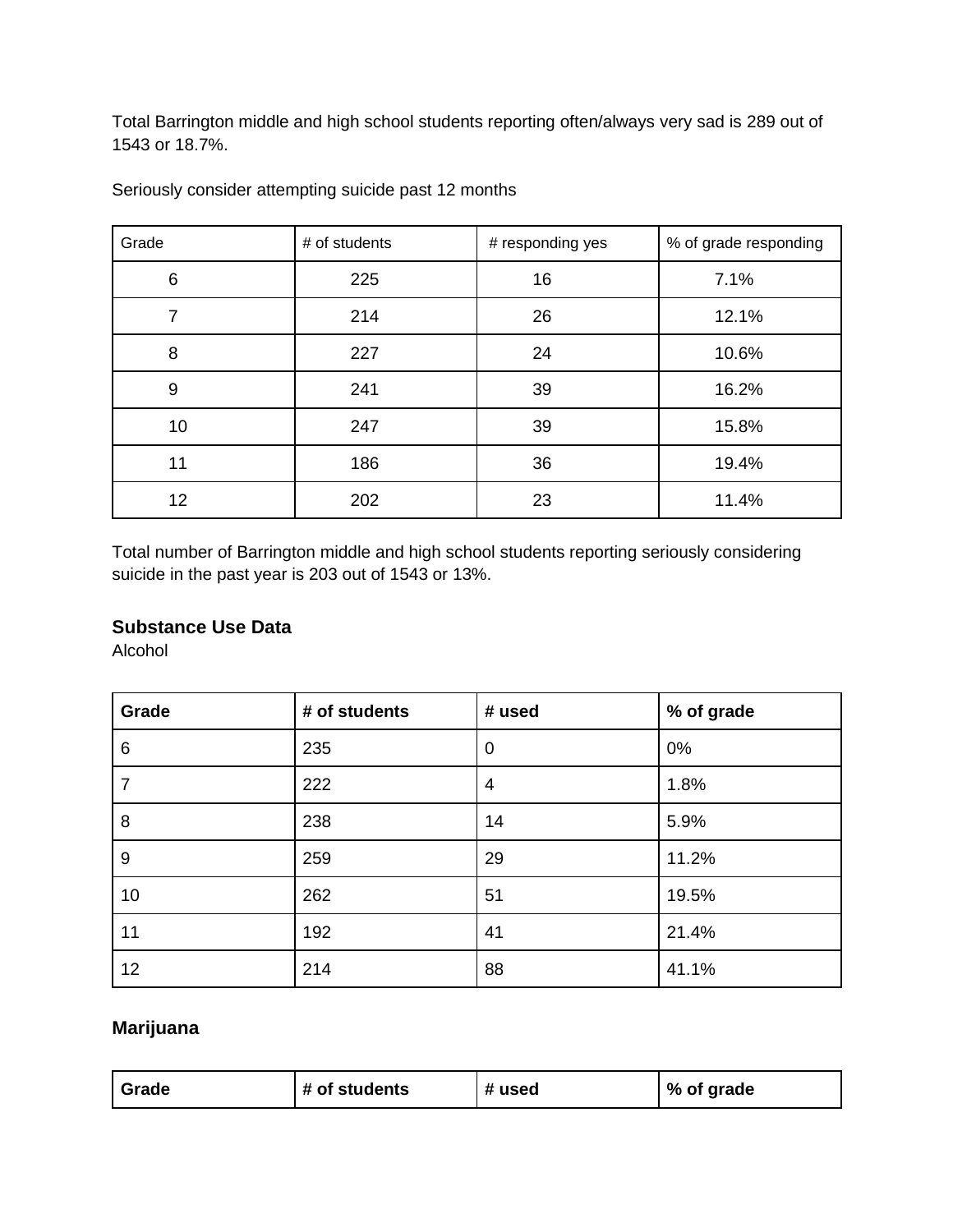| 6  | 235 | $\mathbf 0$    | 0%    |
|----|-----|----------------|-------|
| 7  | 222 | $\overline{2}$ | .9%   |
| 8  | 238 | $\overline{7}$ | 2.9%  |
| 9  | 259 | 20             | 7.7%  |
| 10 | 262 | 23             | 8.8%  |
| 11 | 192 | 32             | 16.7% |
| 12 | 214 | 48             | 22.4% |

**The Youth Risk Behavior Surveillance System (YRBSS) -** Youth Risk Behavior Survey is designed to assess adolescent behavioral health risks of public school students grades 6 through 12.. <https://nccd.cdc.gov/youthonline/app/Results.aspx?LID=RI>

**This is a** *statewide* **survey** 2017

|                                                   | Total         | Female        | Male         |
|---------------------------------------------------|---------------|---------------|--------------|
| <b>Felt sad or hopeless</b>                       | 29.4 (26.9-   | $38.0(33.3 -$ | 20.7 (17.2-  |
|                                                   | 32.0          | 42.8)         | (24.8)       |
| (almost every day for 2 weeks or more in a row so |               |               |              |
| that they stopped doing some usual activities,    | 2,185         | 1,107         | 1,055        |
| during the 12 months before the survey)           |               |               |              |
|                                                   |               |               |              |
| <b>Seriously considered attempting suicide</b>    | $15.9(14.1 -$ | 19.6 (16.1-   | $11.7(9.5 -$ |
|                                                   | (17.8)        | 23.7)         | 14.3)        |
| (during the 12 months before the survey)          |               |               |              |
|                                                   | 2,173         | 1,104         | 1,046        |
|                                                   |               |               |              |
| Made a plan about how they would attempt suicide  | 13.6 (11.8-   | $16.5(13.8 -$ | $10.5(8.3 -$ |
|                                                   | 15.7)         | 19.7)         | 13.2)        |
| (during the 12 months before the survey)          |               |               |              |
|                                                   | 2,181         | 1,106         | 1,053        |
|                                                   |               |               |              |
| <b>Attempted suicide</b>                          | $10.5(8.6 -$  | $10.3(8.0 -$  | $9.4(7.2 -$  |
|                                                   | 12.7)         | 13.2)         | 12.1)        |
|                                                   |               |               |              |